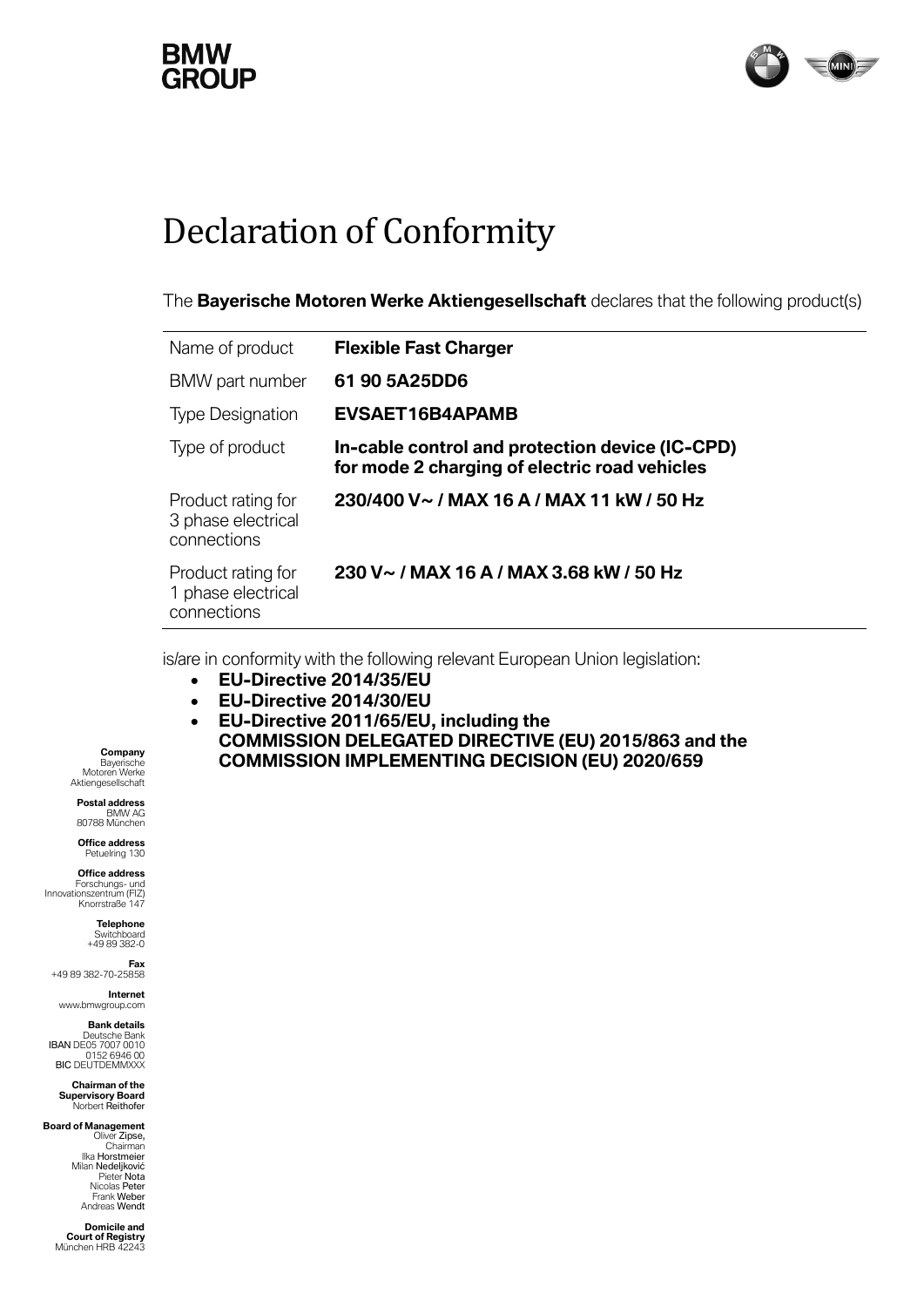



The following relevant standard/s was/were used as the basis for the presumption of the conformity with the directive 2014/35/EU:

- **EN IEC 61851-1: 2019**
	- ➢ **Report No. 6082616.52**
- **EN 62752: 2016, AC: 2019** 
	- ➢ **Report No. 6082616.53**
- **EN 61851-22: 2002**
	- ➢ **Report No. 2080049R-EMC-EV Charging-CE-IEC 61851-22-P01V01**
	- ➢ **Report No. 2080091R-EMC-EV Charging-CE-IEC 61851-22-P01V01**

The following relevant standard/s was/were used as the basis for the presumption of the conformity with the directive 2014/30/EU:

- **FprEN 61851-21-2: 2017**
	- ➢ **Report No. 2080049R-EMC-EV Charging-CE-IEC 61851-21-2-P01V01**
	- ➢ **Report No. 2080091R-EMC-EV Charging-CE-IEC 61851-21-2-P01V01**
- **IEC 61851-21-2: 2018**
	- ➢ **Report No. 2080049R-EMC-EV Charging-CE-IEC 61851-21-2-P01V01**
	- ➢ **Report No. 2080091R-EMC-EV Charging-CE-IEC 61851-21-2-P01V01**

Note: the following standards are referred by IEC 61851-21-2:

- IEC 61000-3-2: 2014
- IFC 61000-3-3: 2013
- IEC 61000-6-1: 2016
- IEC 61000-6-3: 2006 + AMD1:2010

The following relevant standard/s was/were used as the basis for the presumption of the conformity with the directive 2011/65/EU:

- **EN 50581: 2012 (invalid after 18.11.2021 based on the respective Official Journal announcement)**
- **EN IEC 63000: 2018**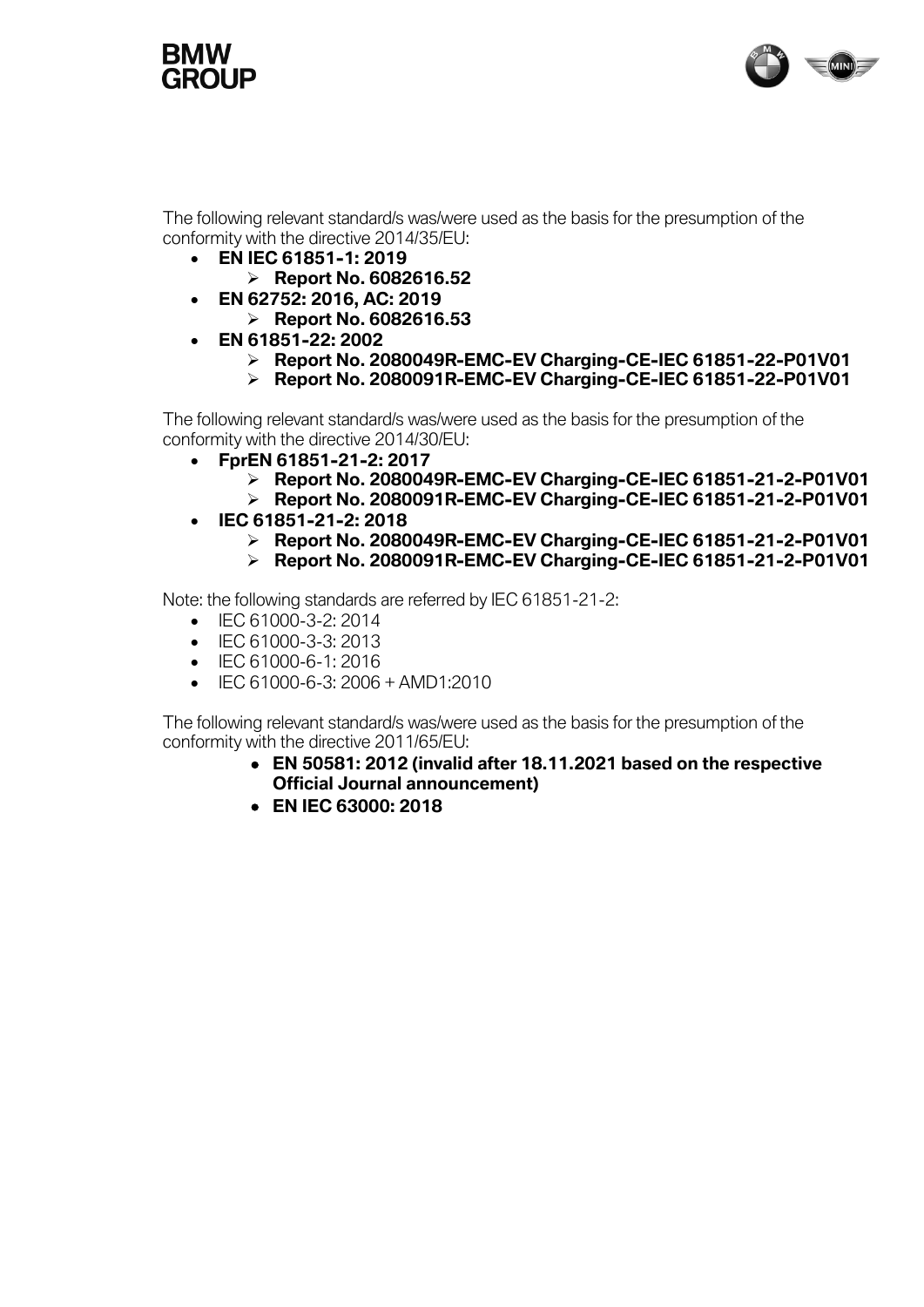## **BMW<br>GROUP**



Please note that the **Flexible Fast Charger** may only be used in conjunction with the following adapters:

| <b>BMW</b> part number | <b>Type Designation</b> | Name of product                        |
|------------------------|-------------------------|----------------------------------------|
| 61 90 5A138C6          | EVLADE08KVBSB           | Adapter Type E+F 8A (CEE 7/7)          |
| 61 90 5A138C7          | EVLADE10KVBSB           | Adapter Type E+F 10A (CEE 7/7)         |
| 61 90 5A138C8          | EVLADG10KVBSB           | Adapter Type G (BS1363)                |
| 61 90 5A138C9          | EVLADJ08KHBSB           | Adapter Type J (SEV 1011)              |
| 61 90 5A138D0          | EVLADK06KVBSB           | Adapter Type K (Afsnit 107-2-D1)       |
| 61 90 5A138D4          | EVLABD16KHBSB           | Adapter CEE 16A 1ph. (blue)            |
| 61 90 5A138D7          | EVLARC16KHBSB           | Adapter CEE 16A 3ph. (red)             |
| 61 90 5A138D8          | EVLARD16KHBSB           | Adapter CEE 32A 3ph. (red)             |
| 61 90 5A138E0          | EVLAEE10KHBSB           | Adapter special Type E+F 10A (CEE 7/7) |
| 61 90 5A138E1          | EVLAEG10KVBSB           | Adapter special Type G (BS1363)        |
| 61 90 5A138E2          | EVLABE16KHBSB           | Adapter special CEE 16A 1ph. (blue)    |
| 61 90 5A138E3          | EVLARE16KHBSB           | Adapter special CEE 16A 3ph. (red)     |
| 61 90 5A138E4          | EVLARF16KHBSB           | Adapter special CEE 32A 3ph. (red)     |